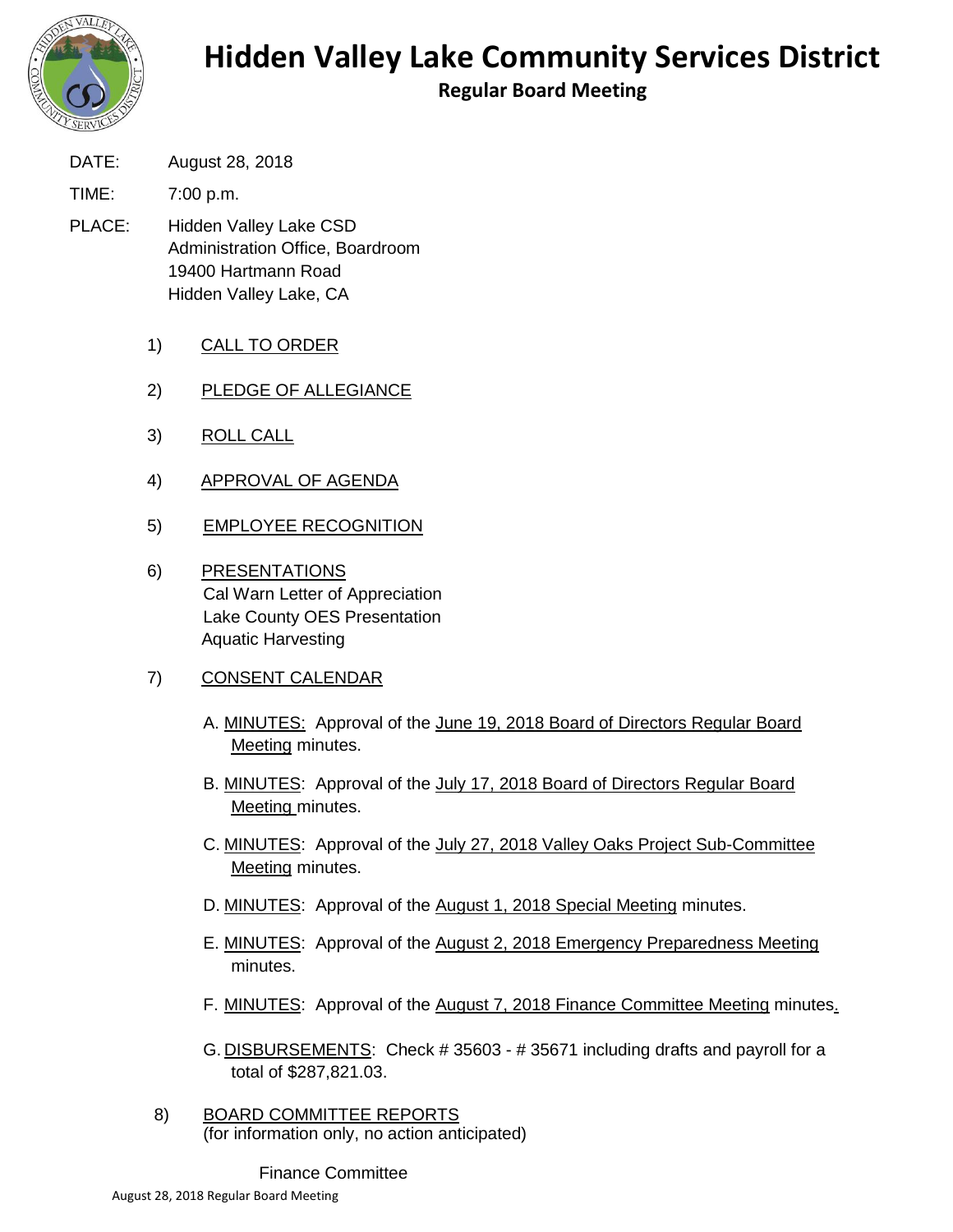Personnel Committee Emergency Preparedness Committee Lake Water Use Agreement-Ad Hoc Committee Valley Oaks Project Committee

- 9) BOARD MEMBER ATTENDANCE AT OTHER MEETINGS (for information only, no action anticipated)
- 10) STAFF REPORTS (for information only, no action anticipated)

Financial Report Administration/Customer Service Report ACWA State Legislative Committee Field Operations Report General Manager's Report

- 11) DISCUSSION AND POSSIBLE ACTION: Discuss and approve the General Manager to sign the Local Match Fund Commitment Letter, committing to meet the local match fund requirements for the Hazard Mitigation Grant Program Project Sub application Dr-4344-0512
- 12) DISCUSSION AND POSSIBLE ACTION: Discuss and approve the General Manager to enter into a Mutual Aid and Assistance Agreement with public and private Water Utilities within Lake County California.
- 13) DISCUSSION AND POSSIBLE ACTION: Discuss and approve the General Manager to enter into a five-year agreement with the Comstock Family for the storage of irrigation pipe. Rental is \$300 per year, for a total of \$1,500.
- 14) DISCUSSION AND POSSIBLE ACTION: Discuss and approve the General Manager to enter into an agreement with GHD for the treatment plant monitoring and reporting contract.
- 15) DISCUSSION AND POSSIBLE ACTION: Discuss and approve the General Manager to purchase a construction truck to replace the pre-existing out of service equipment.
- 16) DISCUSSION AND POSSIBLE ACTION: Discuss the top priorities for the District. 1) Water Tanks 2) I&I
	- 3) AMI
	- 4) Tide-Flex Valve
	- 5) SCADA
- 17) PUBLIC COMMENT
- 18) BOARD MEMBER COMMENT
- 19) ADJOURNMENT